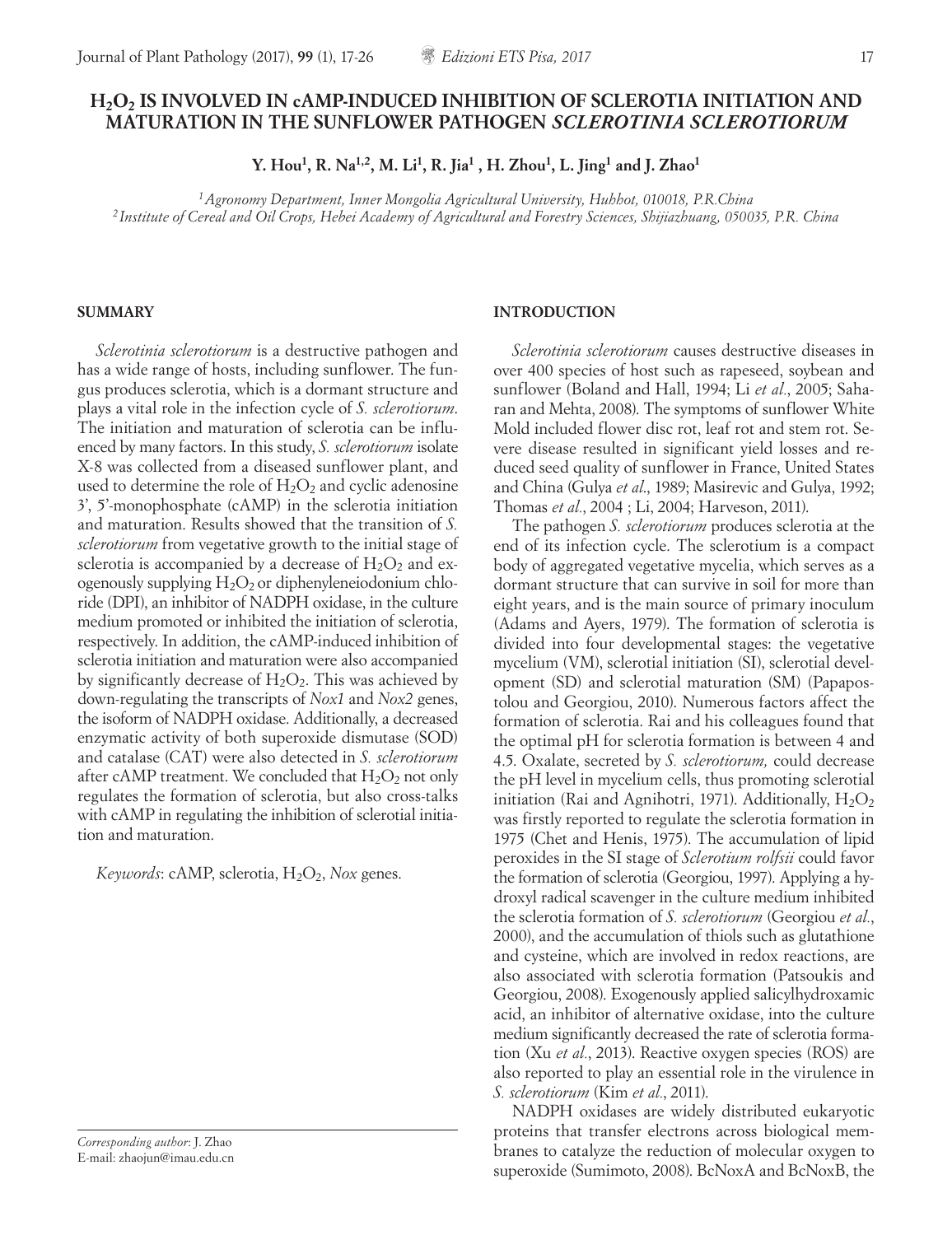homologs of NADPH oxidases in *Botrytis cinerea*, are both required for sclerotia formation and fungal pathogenicity, and double mutants show additive effects on these processes (Takemoto *et al.*, 2011). In contrast, *Nox-1* and *Nox-2*  genes in *Neurospora crassa* do not seem to play redundant functions in its development. *Nox-1* elimination results in female sterility, inhibition of asexual development and reduction of hyphal growth. However, a *Nox-2* deficiency did not affect any of these processes, but led to the failure of sexual spore germination, even in the presence of exogenous oxidants (Cano-Domínguez *et al.*, 2008). Silencing of Ss*Nox*1 and Ss*Nox*2 not only affects the virulence of *S. sclerotiorum,* but also limits sclerotial development, suggesting that NADPH oxidases regulate the pathogenicity of *S. sclerotiorum* via ROS molecules (Kim, 2014).

Cyclic Adenosine 3', 5'-Monophosphate (cAMP) is an important second messenger molecule. It regulates a variety of physiological mechanisms (Rollins and Dickman, 1998). Increasing endogenous cAMP levels by inhibiting phosphodiesterase activity (with caffeine and 3-isobutyl-1-methyl xanthine) or by activating adenylate cyclase (with NaF) reduced or eliminated sclerotia development in *S. sclerotiorum;* and exogenously supplying cAMP in the culture medium inhibited the formation of sclerotia, indicating that cAMP plays a negative role in the early transition between mycelial growth and sclerotia development (Rollins and Dickman, 1998). On the other hand, the mycelial growth and sclerotia formation were abnormal in a mutant of *S. sclerotiorum* lacking adenylate cyclase, the enzyme converting ATP into cAMP (Jurick and Rollins, 2007). The activity of protein kinase A (PKA), one of the downstream components of the cAMP signaling pathway, was found to be significantly increased in the SI stage of sclerotia formation. Mitogen-activated protein kinases (MAPKs), acting downstream of PKA, were also found to be involved in sclerotia formation in the same fungus compared to other stages (Jurick and Rollins, 2007).

In spite of the above-mentioned evidences on the involvement of cAMP and  $H_2O_2$  molecules in the formation of sclerotia, it is unknown whether these signaling molecules cross-talk in the process of cAMP-induced inhibition sclerotia initiation and maturation. In this study, we addressed two questions, 1) whether  $H_2O_2$  is one of key determinants in the transition from VM to SI stage and 2) whether there is cross-talk between cAMP and  $H_2O_2$ in cAMP-induced inhibition of sclerotia initiation and maturation.

## **METERIALS AND METHODS**

**Chemicals.** Adenosine 3',5'-cyclic monophosphate (cAMP) and diphenyleneiodonium chloride (DPI) were purchased from Sigma (Cat No. A9501-1G and D2926-10MG); 2',7'-dichlorodihydrofluorescein diacetate (H2DCFDA) was purchased from Invitrogen (Cat No. D399). Titanium sulfate and  $30\%$   $H_2O_2$  were purchased from Guoyao Chemical Reagent Limited Corporation (Beijing, China); other chemical reagents were purchased from Tianjin Yongda Chemical Reagent Limited Corporation (Tianjin, China).

**Fungal isolate, culture conditions, and classification of developmental stages of sclerotia**. *S. sclerotiorum* isolate X-8 was isolated from a diseased stem of sunflower, which was collected at Wuyuan, Bayannur city, Inner Mongolia, China. The pure culture of X-8 was identified as *S. sclerotiorum* through PCR with primers ITS1 (CTTGGT-CATTTAGACGAAGTAA) and ITS4 (GCATATCAATA-AGCGGAGGA) (White *et al*., 1990) and comparing the ITS sequence through blast with sequences in the NCBI database.

Cultures of X-8 were transferred on potato dextrose agar (PDA) and incubated for two to three days. PDA plugs (0.5cm diameter) were cut from the edge of actively growing colonies and transferred to a PDA plate containing either  $0.25 \text{ mM } H_2O_2$ ,  $10 \text{ mM } c\text{AMP}$  or  $1 \text{ mM } DPI$ . The plates were incubated at 24°C. The mycelium growth and sclerotia formation rate were monitored over time.

The developmental stages of *S. sclerotiorum* were classified based on the criteria described by Patsoukis and Georgiou (2008)*.* The vegetative mycelium stage (VM) is characterized by rapidly proliferating hyphae; the sclerotial differentiation stage consists of the initiation substage (SI), characterized by the appearance of small distinct sclerotial initials formed from rapidly proliferating interwoven hyphae; the sclerotial development substage (SD), characterized by the enlargment of the sclerotia; the maturation substage (SM), characterized by sclerotial surface delimitation, internal consolidation, and melanin pigmentation, often associated with droplet secretion on the surface of sclerotia.

 $H_2O_2$  detection assay. The  $H_2O_2$  level was determined spectrophotometrically in fungal extracts by comparing the absorbance values obtained as in Li (2000) to a standard curve:

## $H_2O_2$  (umol/g) =  $C \times Vt/(FW \times V1)$

Where C is the  $H_2O_2$  value from standard curve (µmol); Vt is the volume of total sample extract (ml); V1is the volume of assayed sample (ml) and FW is the fresh weight of sample (g).

To determine the concentration of  $H_2O_2$  isolate X-8 was sub-cultured on PDA plates covered with cellophane (Haiwang, 22g). Mycelial samples (0.1 g) were scraped off the cellophane after 60 or 84h and transferred into 1.5ml centrifuge tubes. One ml pre-cooled acetone was added to the samples, which were then ground using quartz sand. After centrifugation at 5000*g* for 10min, the supernatant was used as the crude extract to measure the concentration of  $H_2O_2$ . 5% of titanium sulfate and concentrated ammonia were added to 1 ml of crude extract to form a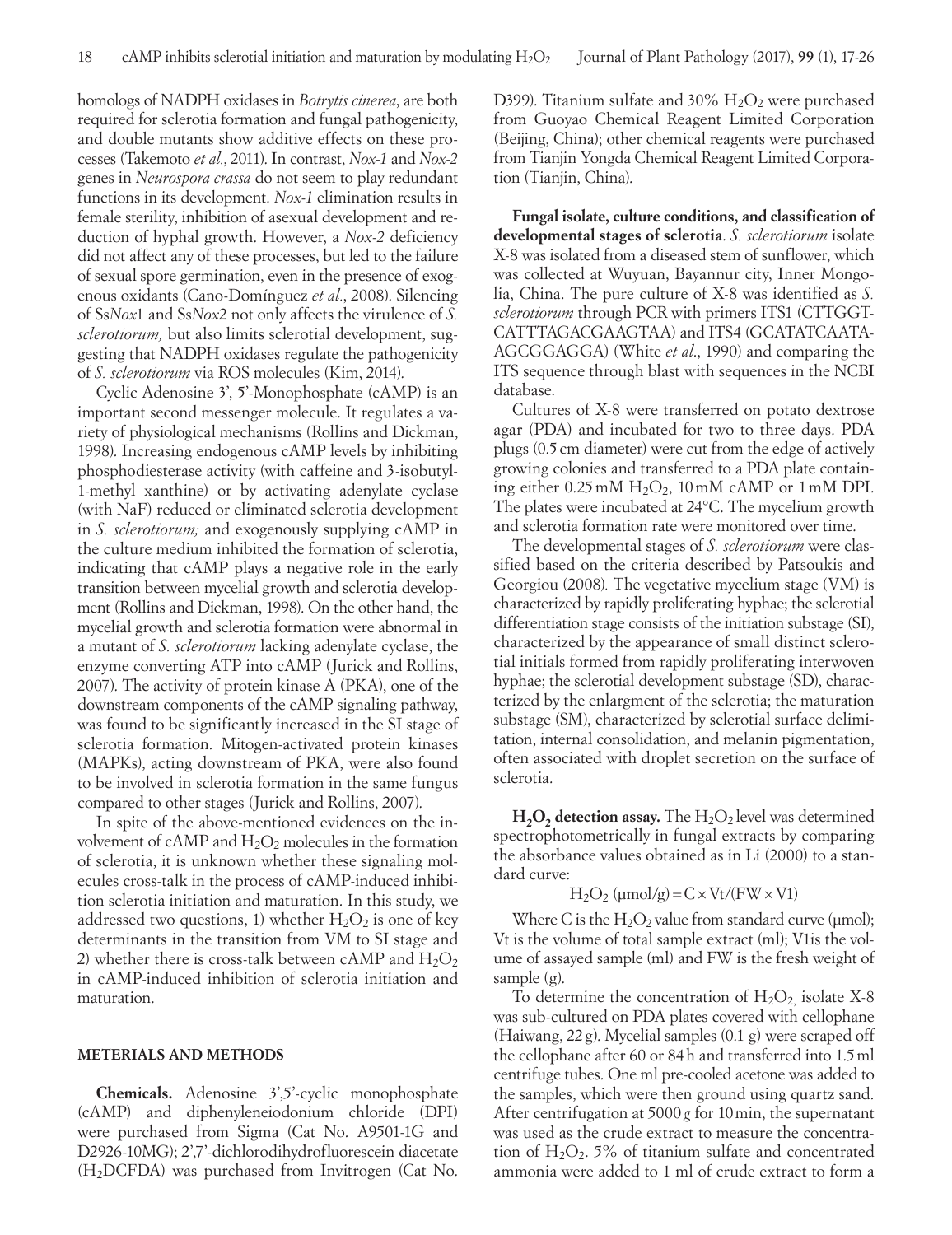precipitate. After centrifugation, 5ml of sulfuric acid (2 mol/l) was added to the pellet. The dissolved samples were diluted to 10ml with distilled water, and assayed by the colorimetric method described above. The absorbance values were converted to  $H_2O_2$  concentration values ( $\mu$ mol/g) using the standard curve. Three technical replicates were set for each sample and the experiment was performed three times.

To plot a standard  $H_2O_2$  curve, 30% standard  $H_2O_2$ (0, 0.1, 0.2, 0.4, 0.6, 0.8, 1.0μM) was reacted with 5% titanium sulfate (w/v) in reaction buffer that contained ammonia and acetone, then solved with 2 mol/l sulphuric acid. A regression equation was obtained  $(Y=0.8144X+0.025,$  $R^2$ =0.9953) by using values collected at 415 nm and used as standard curve.

**Catalase (CAT) and superoxide dismutase (SOD) activity assays.** Isolate X-8 was sub-cultured onto PDA covered with cellophane. 0.1 g of mycelial sample was scraped off plates after 60 or 84h of culture, then ground with a mortar and a pestle in sodium phosphate buffer  $(0.05 M, pH=7.8)$  with quartz sand. After centrifugation at 4°C , 5000*g* for 10min, the supernatant was collected as crude extract for later enzymatic bioassays. SOD activity was measured spectrophotometrically in the supernatant based on the inhibition of the photochemical reduction of nitroblue tetrazolium (NBT) (Li, 2000). An aliquot of 0.1ml crude extract was added into the reaction solution and kept at 25°C in an incubator with light intensity of 4500 Lux. The reaction solution contained 0.2M phosphate buffer (pH=7.8), 0.026 M methionine,  $7.5 \times 10^{-4}$  M NBT,  $100 \mu$ M EDTA-Na<sub>2</sub> and  $20 \mu$ M riboflavin. Fifteen minutes later, the reaction was stopped by quickly transferring the reaction tube into the dark. The absorbance of the reaction solution was measured spectrophotometrically at 560nm. One unit of enzymatic activity corresponded to 50% inhibition of NBT reducibility by light.

CAT was assayed according to the protocol described by Li (2000). 0.1g of mycelial sample was scraped off from PDA plates after 60 or 84h of culture. The crude extract (0.1ml, obtained as mentioned above) was added into the reaction mixture  $[0.2 M]$  phosphate buffer (pH = 7.8),  $45.9 \mu$ M EDTA-Na<sub>2</sub> and  $5.4 \mu$ M H<sub>2</sub>O<sub>2</sub> ] and incubated at 25°C. CAT activity was measured by detecting the decomposition of  $H_2O_2$  at 240 nm. One unit of enzymatic activity was arbitrarily set to correspond to a drop of 0.01 absorbance units per minute. Three technique repeats were set for each sample and the experiment was performed three times.

**Transcript quantification of** *Nox 1* **and** *Nox2* **genes by RT-qPCR.** Mycelium (0.1g) was ground in liquid nitrogen in 1.5ml centrifuge tubes and mixed with 1ml of RNAiso Reagent (Bioflux Cat No.BSC51M1). To separate the aqueous phase, 200μl of chloroform were added and the mixture was centrifuged at 4°C, 10000*g*, for 15min. An equal



Fig. 1. Endogenous level of  $H_2O_2$  at different developmental stages of sclerotia. VM: vegetative mycelium, SI: sclerotia initial stage, SD: sclerotia development stage, SM: sclerotia maturation stage. The experiments were repeated three times with similar results. Significant differences are indicated with different letters (one-sided Student's T- test, *P*≤0.05). Error Bars are from three replicates.

volume of isopropanol was added to the supernatant for RNA precipitation. The precipitate was washed twice with 75% ethanol. After air drying, the pellet was dissolved with DEPC-treated water. The quality of RNA was examined on a 1.2% agarose gel. The cDNA for quantitative reverse-transcriptase PCR (RT-qPCR) analysis was generated by using a commercial kit (BIORED, Cat No.BSB09M1) according to the manufacturer's instructions.

RT-qPCR was performed using a CFX Connect<sup>™</sup> Real time System (Bio-Rad) in combination with SYBR Select Master Mix (Life technologies, Carlsbad, USA). The primer pairs Nox1 (forward: GGTTCCAAGTACTCCTCT-CA; reverse: CGACATCGGCTCCTACAC) and Nox2 (forward: CACCTTACTGTGTTAGTGTTG; reverse: CCTCGGGACAACAAAAGAAA) were used to amplify the transcript of *Nox1* (165bp) and *Nox2* (225bp). Primers EF-1α (forward: CAAGCAAGATCCACCTAAGG; reverse: GCAAGCAATGTGAGCAGTGT) were used to amplify *EF-1α* gene as an internal control (Kim *et al.*, 2011).

## **RESULTS**

Variation of H<sub>2</sub>O<sub>2</sub> levels at different stages of sclero**tial formation.** To determine whether  $H_2O_2$  was one of the signal molecules involved in the transition from vegetative growth to the initiation of sclerotia,  $H_2O_2$  concentration was measured at different stages of sclerotia development. The concentration of  $H_2O_2$  was 58.55 µmol/g at the VM stage, but dropped to 34.92μmol/g at the SI stage (Fig.1). The  $H_2O_2$  value in the SD stage remained at the same level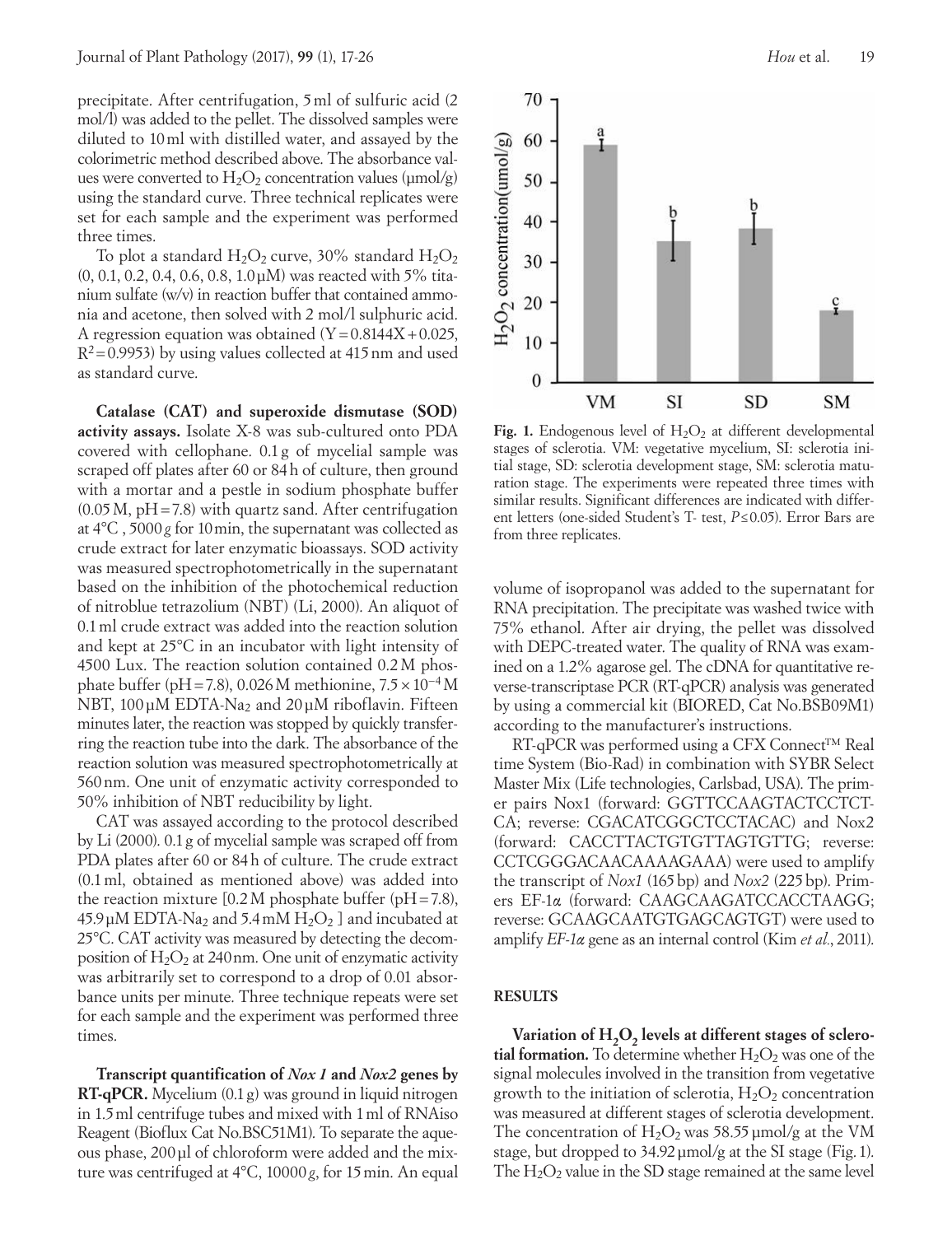

**Fig. 2.**  $H_2O_2$  promotes sclerotia formation in *S. sclerotiorum.* A. Sclerotia formation after 4 days culture on PDA without (left) and with 0.25 mM  $H_2O_2$  (right) (Arrows point to sclerotia). B. Comparison of endogenous  $H_2O_2$  concentration in mycelium of *S. sclerotiorum* after 4 days culture on PDA medium with and without exogenous 0.25 mM H<sub>2</sub>O<sub>2</sub>. Significant differences are indicated with different letters (one-sided Student's T- test, *P*≤ 0.05). Error bars are from three replicates. C. Sclerotia formation in *S. sclerotiorum* after 10 days of growth on PDA medium with (right) and without 1mM DPI (left).

as in the SI stage, but decreased to 17.82μmol/g at the SM stage. So, both the VM to SI and the SD to SM stage transitions were accompanied by a decrease in the  $H_2O_2$  levels.

To further explore the role of  $H_2O_2$  in the formation of sclerotia,  $0.25 \text{ mM } H_2O_2$  was added into the culture medium to test whether it could promote the sclerotia initiation. Indeed, sclerotia were iniatiated more readily and consequently facilitated the production of sclerotia in plates containing  $0.25$  mM of  $H<sub>2</sub>O<sub>2</sub>$  (Fig. 2A). So, both the VM to SI and the SD to SM stage transitions were accompanied by a decrease in the  $H_2O_2$  levels. Compared with the control, the concentration of  $H_2O_2$  was increased by 64.85  $\mu$ mol/g in H<sub>2</sub>O<sub>2</sub> supplied sample, confirming the efficacy of treatment (Fig.2B).

To further test the promoting effect of  $H_2O_2$  on the formation of sclerotia, DPI (1mM), an inhibitor of NADPH oxidase was added to the medium. Ten days later, no sclerotia initiation or other sclerotia structure formed on the treated plate, whereas sclerotia were observed on the plates without DPI (Fig. 2C). Therefore, the high level of  $H_2O_2$  inside fungal cells at VM stage is at least partly due to increased synthesis by NADPH oxidase and could promote the initiation of sclerotia.

**The activity of the ROS-scavenging enzymes CAT and SOD decreases along with sclerotia development.** To further determine the involvement of  $H_2O_2$  in the initiation of sclerotia, ROS- scavenge enzymatic activities of CAT and SOD at different stages of sclerotia formation was tested. The activity of CAT was 3.50U in the VM stage and decreased to 2.57U at the SI stage and dropped to 1.59U at the SM stage (Fig. 3A); similarly, the activity of SOD was 64.92U at the VM stage and decreased to 41.23 at the SI stage and 11.42U at the SM stage (Fig. 3B). The decrease of both SOD and CAT activities may be linked to the drop of endogenous  $H_2O_2$  concentration during the switch from the VM stage to the SI stage and in the later developmental stages.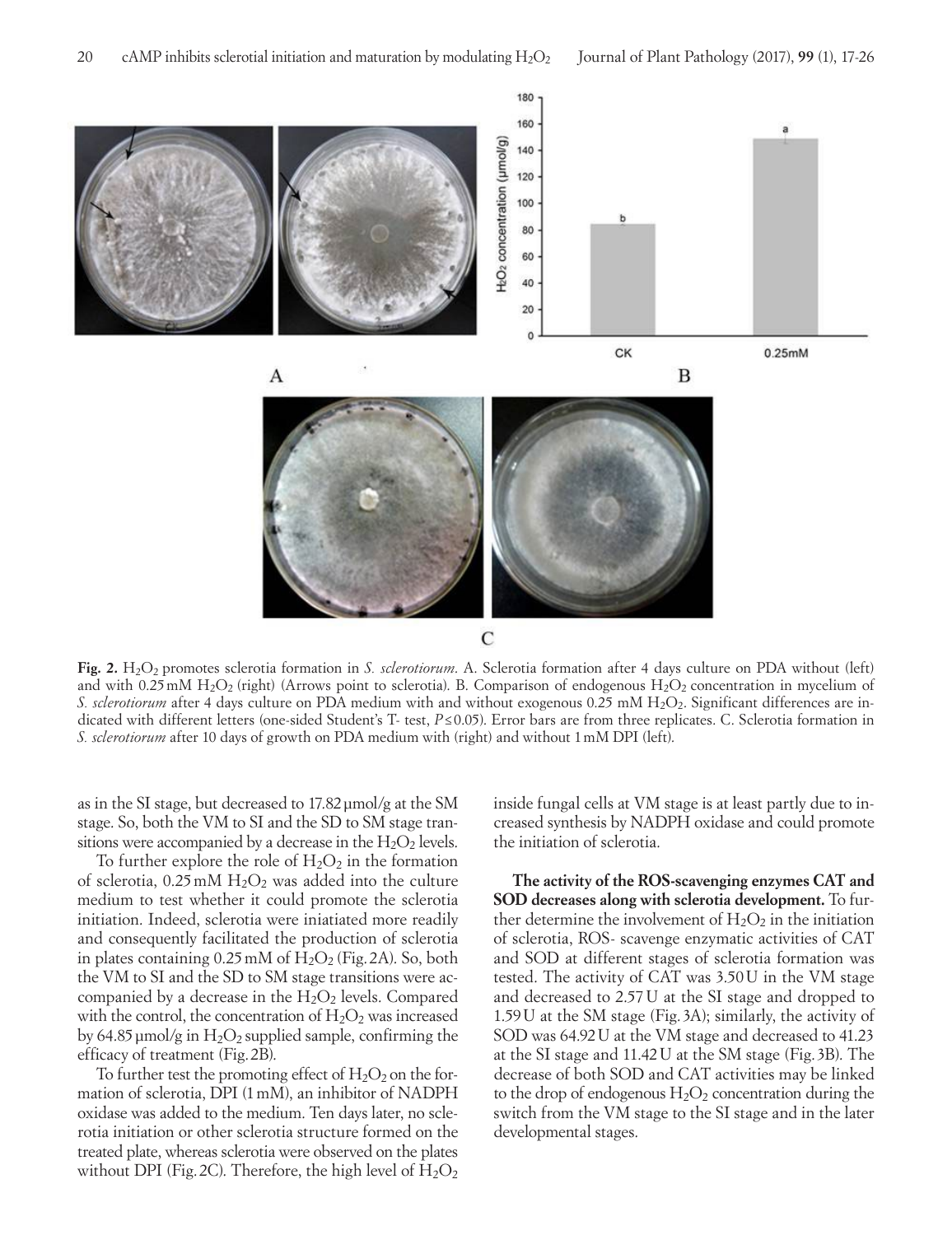

**Fig. 3.** Enzymatic activities of CAT and SOD at different stages of sclerotia of *S. sclerotiorum*. VM: vegetative mycelium, SI: sclerotia initial stage, SD: sclerotia development stage, SM: sclerotia maturation stage. (A) and (B) are CAT and SOD activities at different stage of sclerotia formation. The experiments were repeated three times with similar results. Significant differences are indicated with different letters (one-sided Student's T- test, *P*≤0.05). Error bars is from three replicates.

**Exogenous cAMP inhibits the accumulation of H<sub>2</sub>O<sub>2</sub>.** To verify whether cAMP inhibits the initiation of sclerotia via regulation of the accumulation of  $H_2O_2$ , isolate X-8, culture on agar medium supplemented with 10mM cAMP, was used to observe the initiation of sclerotia. Ten days later, unlike the control, no sclerotia initiation or other sclerotia structure were observed on the cAMP-amended plate (Fig.4A). When sclerotial primordia obtained on regular growth media were transferred onto cAMP-amended media, they could no longer develop into mature sclerotia, contrarily to the ones transferred onto medium not containing cAMP (data not shown). These results suggest that the inhibitory effect of cAMP on sclerotia development persists even after the SI stage. To further test whether  $H_2O_2$  is involved in this process,  $H_2O_2$  concentration was measured in mycelium collected from cAMP-amended plates. As shown in Fig. 4B, after 2 or 3 days of growth on cAMP-amended plates, the  $H_2O_2$  values were 7.78 and 2.93µmol/g respectively. Both the values are significantly lower than the values of the control plates (62.28 and 56.35µmol/g, respectively). To further verify the above result, the mycelium collected from cAMP-amended plates was stained with H2DCFDA, a fluorescent indicator of H2O2. Compared with untreated samples, which had strong green fluorescence, rather weak fluorescence was observed in cAMP-treated mycelium under microscopy, suggesting less accumulation of  $H_2O_2$  in the cAMP-treated sample (Fig.4C).

To verify whether cAMP consistently inhibits the maturation of sclerotia via regulation of  $H_2O_2$ , we picked out the sclerotia primordia and transferred it onto PDA medium with or with out 10mM cAMP. Ten days later, the mature sclerotia on the control plate were observed, but no sclerotia were formed on the cAMP-amended plate (Fig.5).

To further test whether  $H_2O_2$  is also involved in this process,  $H_2O_2$  concentration was measured in mycelium collected from cAMP-amended and control plates. After 3 days culture, the value of  $H_2O_2$  on cAMP-amended plates was 3.13µmol/g, which was significantly lower than the value in the control plate  $(55.68 \,\mu\text{mol/g})$ .

cAMP decreases H<sub>2</sub>O<sub>2</sub> levels via regulation of *Nox* **genes transcription.** *Nox* gene, a homolog of NADPH oxidase, regulates the production of  $H_2O_2$  within cells (Kim *et al.*, 2011). To determine whether such decrease of  $H_2O_2$  levels due to cAMP treatment is achieved via down-regulation of transcripts of *Nox* genes, the relative transcript level of *Nox* genes was quantified through real time PCR. As shown in Fig. 6, after 2 or 3 days growth on cAMP-amended plates, the relative expression value of both *Nox1* and *Nox 2* genes to EF-1α was significantly lower than that of the control (Fig. 6A and 6B), suggesting that the down-regulation of  $H_2O_2$  levels in cAMP treated samples is likely and at least partly due to a transcriptional down-regulation of both *Nox* genes.

**cAMP treatment induces the reduction of SOD and CAT activities in the initiation of sclerotia.** To verify whether exogenous cAMP could also affect the activity of two important ROS scavenging enzymes, CAT and SOD, when cultured on cAMP-amended medium, the activities were measured in the extracts of *S. sclerotiorum*  X-8 (Fig. 7A and 7B). Our results show that both value of CAT and SOD activity in samples collected from the cAMP amended plates were significantly lower than those of control. The decreased value of both SOD and CAT upon treatment with cAMP correlated with the decreased levels of  $H_2O_2$ .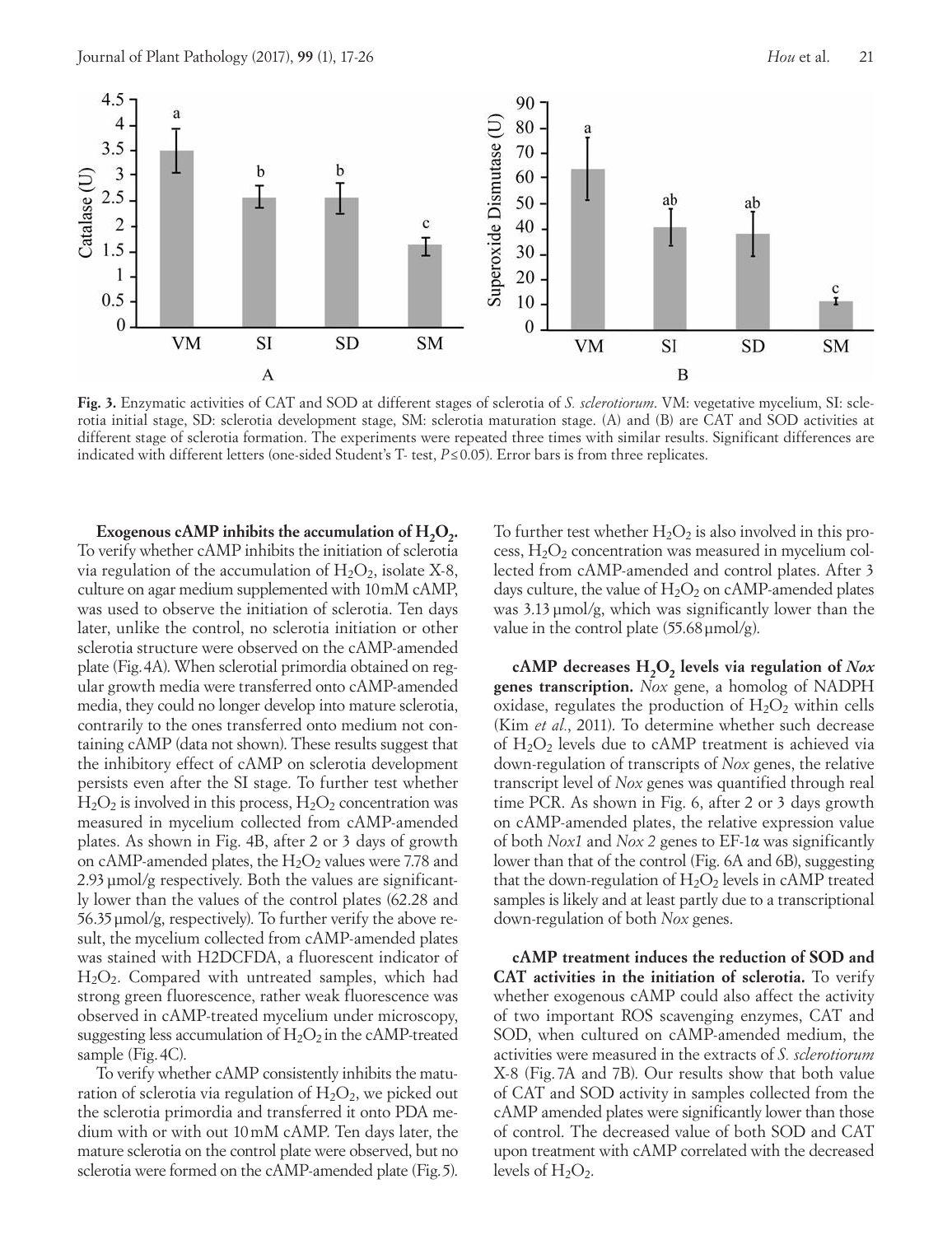

**Fig. 4.**  $H_2O_2$  is involved in the cAMP-induced inhibition of sclerotia initiation in *S. sclerotiorum*. A. Sclerotia after growth on PDA for 10 days with (right) and without 10mM cAMP (left). B. Concentration of endogenous H<sub>2</sub>O<sub>2</sub> of *S. sclerotiorum* after cultured for 2 or 3 days on PDA with (cAMP) or without (CK) 10mM cAMP. C. H2DCFDA, a fluorescent indicator of H<sub>2</sub>O<sub>2</sub>, allows comparing endogenous H2O2 level in mycelia cultured for 2 days on medium with (right) or without (left) 10mM cAMP.

#### **DISCUSSION**

It was proposed that the mycelium growth in liquid media is usually exposed to low concentration of oxygen and high concentration of carbon dioxide, which inhibits sclerotial formation by a then unknown mechanisms (Chet and Henis, 1975). Later work showed a positive correlation between lipid oxidation level and sclerotial formation in *Sclerotinia minor* (Georgiou, 1997), indicating that the intracellular redox status of mycelia may regulate sclerotial formation in *S. sclerotiorum*.

In this study, we confirmed that high  $H_2O_2$  levels in vegetative mycelium are required for the initial transition to sclerotia differentiation. After this stage, a decrease is detected during the transition from the VM stage to the SI stage, suggesting higher level of  $H_2O_2$  in the mycelium could promote the initiation of sclerotia. Such transformation would facilitate the decrease of  $H_2O_2$  in mycelium cells, and prevent the cell from programmed cell death (PCD). In fact, exogenous application 0.25 mM  $H_2O_2$  or 1 mM DPI could promote or inhibit sclerotial formation, implying that  $H_2O_2$  plays a role during the very early steps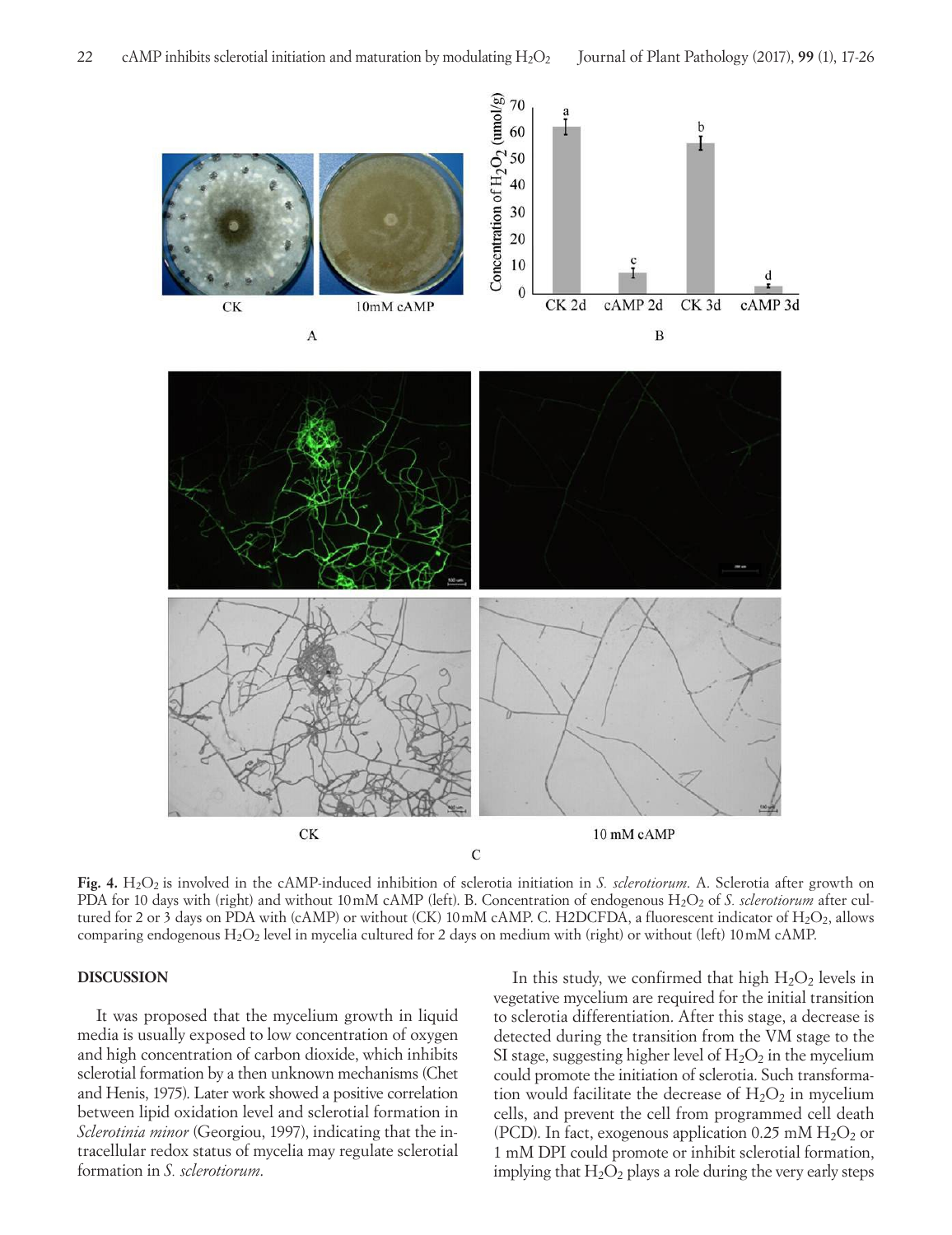

**Fig. 5.** The inhibition effects of cAMP is persistent after SI stage. Sclerotia maturation after the sclerotia initial transfer on PDA with (low) and without (upper) 10mM cAMP for 10 days. The arrows point to matured sclerotia.



**Fig. 6.** Transcripts of *Nox1* (A) and *Nox2* (B) after cAMP treatment. *S. sclerotiorum* cultured on medium with or without 10 mM cAMP at the initial stage of sclerotia. The transcripts of *Nox1* and *Nox2* genes were quantified by using quantitative reverse-transcriptase PCR. Transcript quantity after normalization on the transcript of the *EF-1α* gene, an internal control. The bars represent the average level of the three biological and technical repeats. Significant differences are indicated with different letters (onesided Student's T- test, *P*≤ 0.05). Error bars are from three replicates.

of sclerotial initiation. However, the transfer of sclerotial primordial onto cAMP amended plate also inhibits the formation of sclerotia, indicating the inhibition effect of cAMP persists after the SI stage. Rather lower  $H_2O_2$  levels were detected in the samples which developed from the primordial on cAMP amended plate suggesting the inhibition effects of cAMP on the maturation of sclerotia also goes through the modulation of  $H_2O_2$  levels. This finding is in line with the finding that some hydroxyl radical scavengers and endogenous antioxidants were found to play a negative role in sclerotial development (Georgiou and Petropoulou, 2001a, 2001b). Additionally, the decreased expression pattern of *Nox*1 and *Nox2* gene, together with the decline tendency of the enzymatic activities of SOD and CAT will be the cause and effects of decreased  $H_2O_2$ level at the initial stage of sclerotia formation.

In animal cells, ROS is a secondary messenger and can reduce the basal level of intracellular cAMP by regulating the activity of adenylate cyclase (AC) (Chartoff *et al.*, 2003). This indicates that a cross-talk between cAMP and ROS signaling pathway may exist. Rollins found that exogenous cAMP could suppress sclerotial initiation in *S. sclerotiorum* (Rollins and Dickman, 1998)*.* Adenylate cyclase, which converts ATP to cAMP, also regulates the formation of sclerotia (Kim *et al.*, 2011). Mitogen-activated protein kinases (MAPKs), acting downstream of PKA, were also found to be involved in cAMP-inhibited formation of sclerotia (Jurick and Rollins, 2007). Protein kinase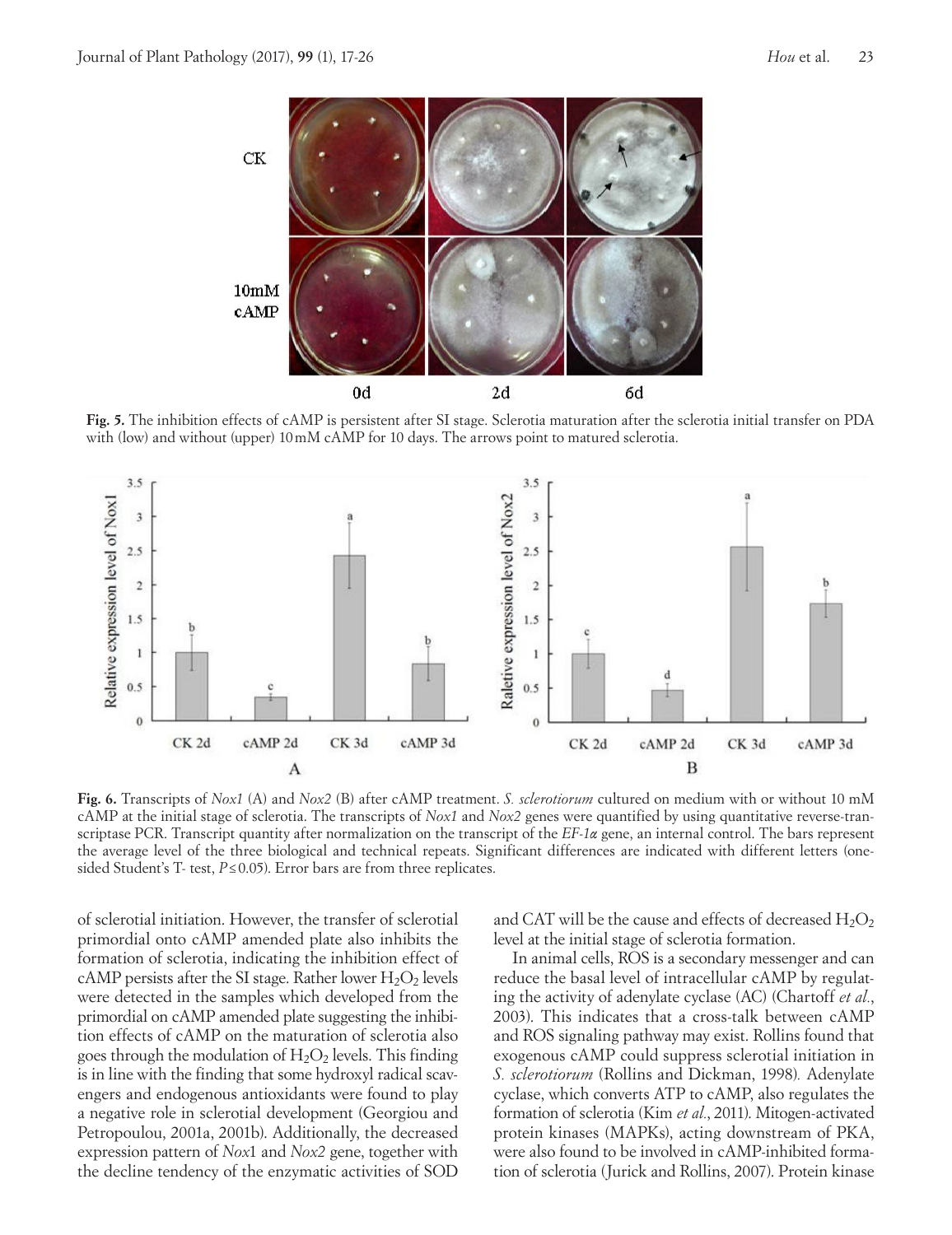

**Fig. 7.** Enzyme activities of CAT (A) and SOD (B) at the initial stage of sclerotia in the presence or absence of exogenous cAMP. The experiments were repeated for three times with similar results. Significant differences are indicated with different letters (one-side Student's T- test, *P*≤ 0.05). Error bars are from three replicates.

A (PKA) and mitogen activated protein kinases (MAPKs), two downstream effectors of cAMP signaling pathway, were found to be involved in cAMP induced inhibition of sclerotia formation (Kim, 2014). *Botrytis cinerea* has a rather high genetic similarity with *S. sclerotiorum*. In the mutant Δbcg3 of *B. cinerea*, which is defective in a Gα3 subunit, significantly reduced cAMP levels and are associated to promoted sclerotia formation; exogenous cAMP completely suppresses sclerotial formation (Doehlemann *et al.*, 2006), suggesting that cAMP negatively regulates sclerotia formation in *B. cinerea*. This stands in line with our finding that exogenous cAMP in the culture medium does inhibits the initiation of sclerotia and also further developmental stages. However, Harel demonstrated that sclerotia-deficient isolates are always characterized by low PKA activity. Exogenous supplied caffeine, a PKA inducer, significantly enhances PKA activity and promotes the formation of sclerotia in sclerotia-deficient isolates, suggesting that cAMP positively regulates the formation of sclerotia through PKA in *S. sclerotiorum* (Harel *et al.*, 2005). It also has been noted that small G proteins Rap and Ras are involved in the cAMP-induced inhibition of the sclerotial formation pathway (Chen and Dickman, 2005). All these results suggest that cAMP regulates sclerotial formation through different downstream effectors such as Rap, Ras, PKA and MAPKs, and most likely, balanced levels of such crucial messengers are needed throughout the process to obtain full sclerotial development.

For all of above, both ROS and cAMP signal molecules are involved in the initiation and formation of sclerotia, but when our work started, it was not known yet whether there was a cross-talk between them during sclerotia formation, especially in the initiation of sclerotia. Here, we detected the significantly reduction of  $H_2O_2$  levels in *S*.

*sclerotiorum* grown on cAMP-amended medium by both biochemical and cell-imaging techniques. Activity of the ROS-scavenging enzymes SOD and CAT also decreased accordingly, likely as a consequence of the lower ROS levels. Additionally, the transcripts of *Nox1* and *Nox2* were significantly decreased in mycelium grown in the presence of exogenous cAMP, indicating that cAMP likely decreases H2O2 *via* down-regulating the transcripts of both *Nox1* and *Nox2* gene. This is in line with the observation that *Nox1* gene expression has a role in the development of multicellular structures of mycelium, just as in the stage of sclerotial initiation.

In this study, we have demonstrated that the elevated level of  $H_2O_2$  at VM stage may be one of the key factors to promote the initiation of sclerotia in *S. sclerotiorum*. Both *Nox1* and *Nox2* genes are the key regulators, promoting the accumulation of  $H_2O_2$  in mycelium cells. The variation of  $H_2O_2$  levels during the transition from the VM to the SI stage could explain the variation of ROS scavenging enzymes such as CAT and SOD. Also, the persistent effects of cAMP on the maturation of sclerotia was also detected and this seems to go through the modulation of  $H_2O_2$  level as well, indicating the cross link between cAMP and  $H_2O_2$  on the regulation of sclerotia initiation and also maturation. Additionally, our results place cAMP signal molecule upstream of  $H_2O_2$  in the signal transduction pathway leading to the VM to SI stage transition, because its excess hampers  $H_2O_2$  accumulation not only at the VM stage, thus inhibiting sclerotial initiation, but also in the later stages, suppressing the maturation of sclerotia. However, what the concentration threshold of  $H<sub>2</sub>O<sub>2</sub>$  for promoting the transition from mycelium to the initiation of sclerotia; how  $H_2O_2$  modulates the maturation of sclerotia; the relative positions of cAMP,  $H_2O_2$  and other downstream factors, such as PKA and MAPKs, all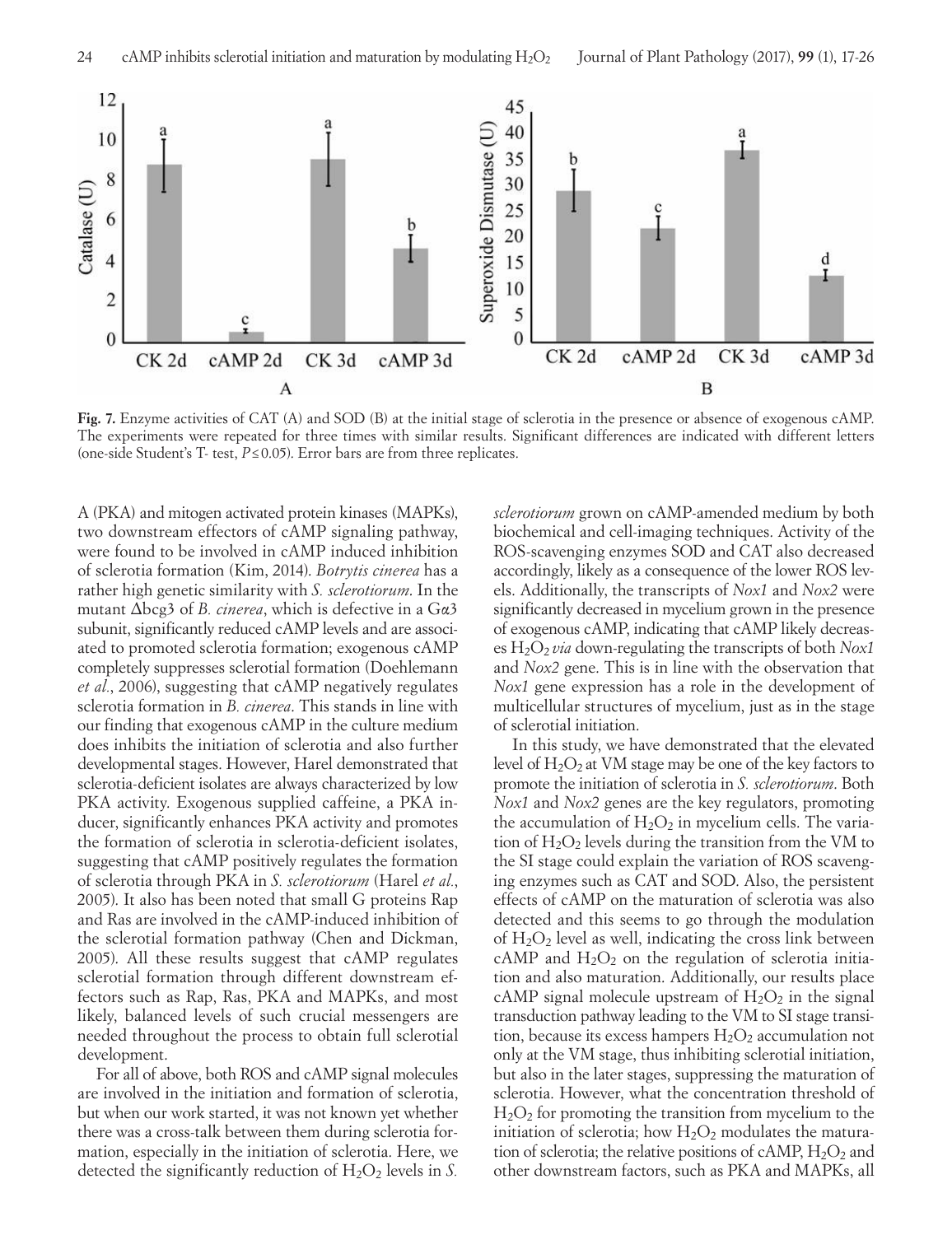along the cAMP-induced sclerotia inhibition pathway need further study.

#### **ACKNOWLEDGEMENTS**

We thank Prof. Mark S. Goettel (Editor of Biocontrol Science and Technology), Prof. Weidong Chen (Washington State University), Prof. Jianjun Hao (Maine State University) for kindly discussed and revising this paper. This work was funded by the China Agricultural Research System (CARS-16); Special Fund for Agro-scientific Research in the Public Interest No. 201103016 and Technical Innovation Cultivated Team Project funded by Inner Mongolia Agricultural University (NDPYTD 2013-2).

#### **REFERENCES**

- Adams P.B., Ayers W.A., 1979. Ecology of *Sclerotinia* species. *Phytopathology* **69**: 896-898.
- Boland G.J., Hall R., 1994. Index of plant hosts of *Sclerotinia sclerotiorum*. *Canadian Journal of Plant Pathology* **16**: 93-100.
- Cano-Domínguez N., Alvarez-Delfín K., Hansberg W., Aguirre J., 2008. NADPH oxidases NOX-1 and NOX-2 require the regulatory subunit NOR-1 to control cell differentiation and growth in *Neurospora crassa*. *Eukaryotic Cell* **7**: 1352-1361.
- Chartoff E.H., Papadopoulou M., Konradi C., Carlezon W.A., 2003. Dopamine-dependent increases in phosphorylation of cAMP response element binding protein (CREB) during precipitated morphine withdrawal in primary cultures of rat striatum. *Journal of Neurochemistry* **87**: 107-118.
- Chen C.B., Dickman M.B., 2005. cAMP blocks MAPK activation and sclerotial development via Rap-1 in a PKA-independent manner in *Sclerotinia sclerotiorum. Molecular Microbiology* **55**: 299-311.
- Chet I., Henis Y., 1975. Sclerotial morphogenesis in fungi. *Annual Review of Phytopathology* **13**: 169-192.
- Doehlemann G., Berndt P., Hahn M., 2006. Different signaling pathways involving a Galpha protein, cAMP and a MAP kinase control germination of *Botrytis cinerea* conidia. *Molecular Microbiology* **59**: 821-835.
- Georgiou C.D., 1997. Lipid peroxidation in *Sclerotium rolfsii*: A new look into the mechanism of sclerotial biogenesis in fungi. *Mycological Research* **101**: 460-464.
- Georgiou C.D., Petropoulou K.P., 2001a. Effect of the antioxidant ascorbic acid on sclerotial differentiation in *Rhizoctonia solani*. *Plant Pathology* **50**: 594-600.
- Georgiou C.D., Petropoulou K.P., 2001b. Role of erythroascorbate and ascorbate in sclerotial differentiation in *Sclerotinia sclerotiorum*. *Mycological Research* **105**: 1364-1370.
- Georgiou C.D., Tairis N., Sotiropoulou A., 2000. Hydroxyl radical scavengers inhibit sclerotial differentiation and growth in *Sclerotinia sclerotiorum* and *Rhizoctonia solani*. *Mycological Research* **104**: 1191-1196.
- Gulya T.J., Vick B.A., Nelson B.D., 1989. Sclerotinia head rot of sunflower in North Dakota: 1986 incidence, effect on

yield and oil component, and sources of resistance. *Plant Disease* **73**: 504-507.

- Harel A., Gorovits R., Yarden O., 2005. Changes in protein kinase A activity accompany sclerotial development in *Sclerotinia sclerotiorum*. *Phytopathology* **95**: 397-404.
- Harveson R.M., 2011. Sclerotia disease of Sunfower in Nebraska. Neb Guide.
- Published by Unversity of Bebraska-Lincoln Extension, Institute of Agriculture and Natural Resources.
- Jurick W.M., Rollins J.A., 2007. Deletion of the adenylate cyclase (sac1) gene affects multiple developmental pathways and pathogenicity in *Sclerotinia sclerotiorum*. *Fungal Genetics and Biology* **44**: 521-530.
- Kim H.J., 2014. Exploitation of reactive oxygen species by fungi: roles in host-fungus interaction and fungal development. *Journal of Microbiology and Biotechnology* **24**: 1455-146.
- Kim H.J., Chen C.B., Kabbage M., Dickman M.B., 2011. Identification and characterization of *Sclerotinia sclerotiorum* NADPH oxidases. *Applied and Environmental Microbiology* **77**: 7721-7729.
- Li H.S., 2000. The principle and technology of plant physiology and biochemistry experiments. Beijing Higher Education Press, Beijing, China.
- Li Y.H., Wang H., Li J.C., Wang D.J., Li D.R., 2005. lnfection of Sclerotina sclerotiorum to rapeseed, soybean and sunflower and its virulence differentiation. *Acta Phytopathologica Sinica* **35**: 486-492.
- Li Z.Q., 2004. Sunflower diseases and control in Inner Mongolia. *Inner Mongolia Agricultural Science and Technology* **6**: 63-64.
- Masirevic S., Gulya T.J., 1992. *Sclerotinia* and *Phomopsis* two devastating sunflower pathogens. *Field Crops Research* **30**: 271-300.
- Papapostolou I., Georgiou C.D., 2010. Hydrogen peroxide is involved in the sclerotial differentiation of filamentous phytopathogenic fungi. *Journal of Applied Microbiology* **109**: 1929-1936.
- Patsoukis N., Georgiou C.D., 2008. Differentiation of *Sclerotinia minor* depends on thiol redox state and oxidative stress. *Canadian Journal of Microbiology* **54**: 28-36.
- Patsoukis N., Georgiou C.D., 2008. Thiol redox state and related enzymes in sclerotium-forming filamentous phytopathogenic fungi. *Mycological Research* **112**: 602-610.
- Rai R.A., Agnihotri J.P., 1971. Influence of nutrition and pH on growth and sclerotia formation of *Sclerotinia sclerotiorum* (Lib.) De Bary from *Gaillardia pulchella* foug. *Mycopathologia et mycologia applicata* **43**: 89-95.
- Rollins J.A., Dickman M.B., 1998. Increase in endogenous and exogenous cyclic AMP levels inhibits sclerotial development in *Sclerotinia sclerotiorum*. *Applied and Environmental Microbiology* **64**: 2539-2544.
- Saharan G.S., Mehta N., 2008. Sclerotinia disease of crop plants: biology, ecology and disease mangement. Economic importance, pp. 41-45. Springer, New Delhi, India.
- Sumimoto H., 2008. Structure, regulation and evolution of Nox-family NADPH oxidases that produce reactive oxygen species. *FEBS Journal* **275**: 3249-3277.
- Takemoto D., Kamakura S., Saikia S., Becker Y., Wrenn R., Tanaka A., Sumimoto H., Scott B., 2011. Polarity proteins